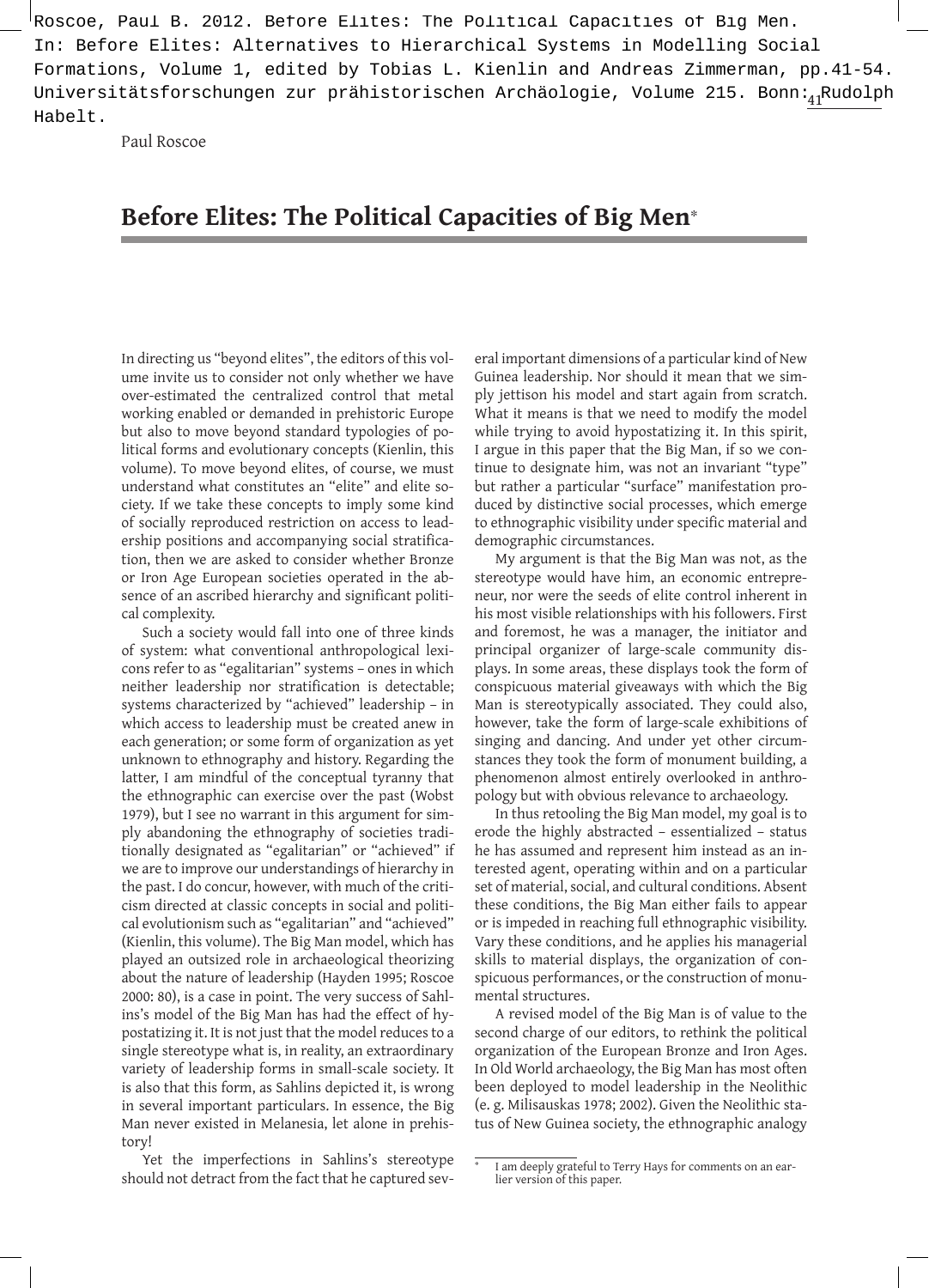is plausible, though it has encountered significant criticism (e. g. Spriggs 2008; cf. Roscoe 2009a; van der Velde 1986). To suggest, as some such as Bloemers (1986) have done, that the Big Man might even provide a model of Old World politics into the Middle Iron Age, is all the more controversial. As a social anthropologist, I have no expertise to evaluate these debates. As a scholar of Melanesian society (e. g. Roscoe 2000; 2009b), however, I am in a position to sketch out some aspects of Big Man systems that may be useful to others more qualified to judge European prehistory.

Using a revised model of the Big Man, along with ethnographic data from contact-era New Guinea, his homeland, I first consider the conditions that facilitate his rise. I find, in summary, that the emergence of Big Men to ethnographic visibility can be predicted with some reliability from a knowledge of the density of the populations in which he operated. In addition, I examine one property of Big Man systems that is important to identifying their presence in European prehistory: their capacity to mobilize labour to advance collective interests. Big Man society, I find, was capable of mustering far more labour than is commonly supposed. Given the hitherto unnoticed status of Big Men as monument builders, therefore, it is plausible to consider them analogical candidates in the production of prehistoric European features such as burial mounds, Megalithic monuments, and fortifications that more often are associated with elite control.

# **The "true" Big Man**

Although Sahlins (1963: 285, fn.) presented his depiction of the Big Man as preliminary, it has stood up remarkably well to the passage of time. Its very success, however, has served to perpetuate several critical deficiencies. In Sahlins's telling, there were four key features to the Big Man: the nature of his leadership; his motivation; the skills that set him apart from others; and how he used those skills to realize his goals. The Big Man represented the quintessential form of "achieved" leadership. Rather than inheriting his position as might a Polynesian chief, he achieved it, though it would be more accurate to say that he created it: it is the "product of his own personal manufacture" (Sahlins 1963: 289). What motivated the Big Man to create his position was "status," a desire to become "some sort of hero," a "prince among men" (Sahlins 1963: 289, 290). To become a Big Man, therefore, he had to be highly ambitious and intensely competitive. "His every public action is designed to make a competitive and invidious comparison with others, to show a standing above the masses" (Sahlins 1963: 289).

All of this is well known and largely accurate, but Sahlin's characterization of just how the Big Man achieved renown was less so. For Sahlins, the Big Man was first and foremost an economic entrepreneur, a man skilled in finessing the system to his financial advantage. By capitalizing on kinship obligations and relations, through "calculated generosities", by establishing "special personal relations of compulsion or reciprocity" with other Big Men (Sahlins 1963: 290–292), and so on, the Big Man triumphed over others in accumulating an economic surplus, most often of pigs, shell wealth, and foods, which he then used to finance the great public giveaways – feasts, gifts of pigs, bridewealth, subsidies and compensations to allies – that brought him renown (Sahlins 1963: 281).

Superficially plausible as this picture might seem, it was deficient in one key respect. It elided the key role of the Big Man as an organizer of people, as a *social* rather than an economic entrepreneur. Focused on the Big Man and how he operated, it is understandable that Sahlins should have bracketed for analytical purposes the local social system within which he operated, treating it as little more than a backdrop to his activities. So, for example, Sahlins took the great public giveaways that were instrumental in constructing the Big Man's renown as a given, with no explanation for why these systems mounted such large-scale events in the first place.

As I have argued elsewhere (Roscoe 2009b), however, large-scale material distributions, like other conspicuous forms of display, were crucial to the functioning of small-scale systems like those in New Guinea. They constituted a form of "social signaling", a low cost means of managing conflicts of interest within and among allied political communities by faithfully communicating individual and collective fighting strength. In such a system, individuals and sub-groups within a political community, and political communities within an alliance of such communities, were able to establish through these displays of fighting capacity who would win a fight to the death over mates, resources, or other interests without resorting to a lethal violence that would endanger lives and threaten community and alliance integrity. Those individuals, sub-groups, and political communities that prevailed in these competitive displays achieved dominant status and the ability to advance their interests against others; those who mounted inferior displays were obliged to yield.

As Sahlins's pointed out, these great public giveaways were vehicles by which Big Men augmented their reputations. What he overlooked was the central role that Big Men also played in initiating and organizing these and other conspicuous displays of fighting capacity. As several Melanesianists were quick to point out, the Big Man was more than an economic entrepreneur: he was, as Burridge (1975) and Meggitt (1973: 193) put it, the "manager" of his local group's activities. The talents that marked him out from other men – his gift for oratory or "public verbal sua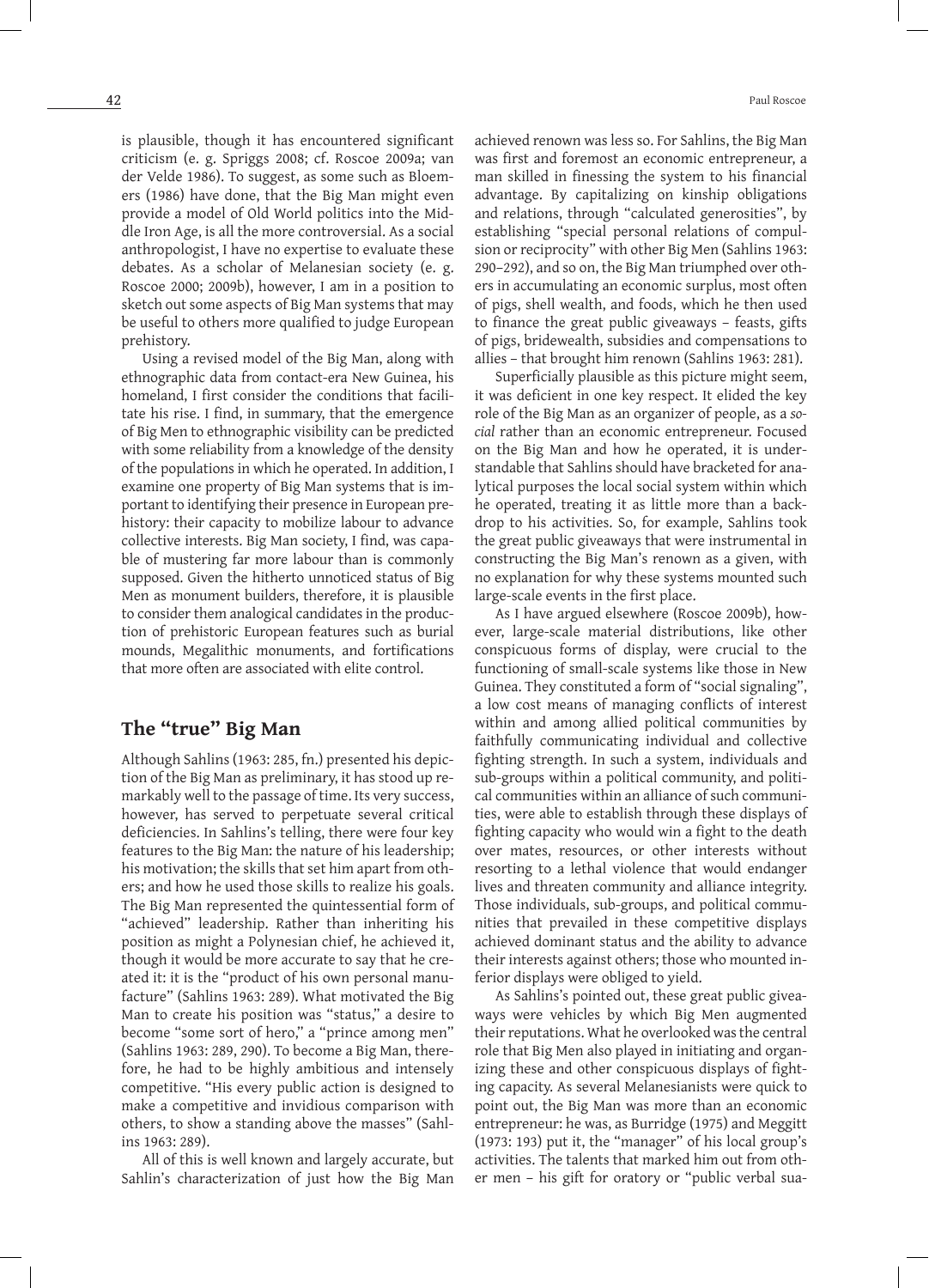sion" (Sahlins 1963: 290); his skills in mediation and conflict resolution; his charisma, diplomacy, ability to plan, industriousness, and intelligence; his abilities in political manipulation (Burridge 1975: 100–102; Lawrence 1973: 17) – brought him renown not simply because they allowed him to outdo others in mustering contributions for material distributions and other displays but because, and more importantly, *they qualified him for the central role in bringing these displays about*. His "basic skill," as Westermann (1968: 113) put it of the Raiapu Enga Big Man, was "his ability to pull together the disperate [sic] interests of the group and gain from them concerted action." For the Big Man, the point of conspicuous material distributions and other collective displays wasthat they objectified this managerial ability for all to see (Burridge 1975: 92). They made visible in concrete and comparable terms his organizational and manipulative talents, allowing them to be calibrated against those of other Big Men in the perpetual competition for pre-eminent status.

### **The emergence of Big Men**

As Godelier (1986) made clear some time ago, Big Men societies were the exception rather than the rule in New Guinea. Most leaders were not Big Men but Great Men, men who gained status not as managers or economic entrepreneurs but as warriors, hunters, or ritual experts.1 In a minority of further communities, most of them heavily dependent on hunting and gathering, leadership was even weaker or nonexistent (e. g. Townsend 1969: 8). Under what circumstances, then, did a society become a Big Man society as opposed to a Great Man or an acephalous one?

If we accept that the Big Man was first and foremost a manager, then the question all but answers itself. Regardless of whether he directed his organizational talents to material distributions or any other form of collective project, a Big Man could only become ethnographically visible if he was able to display his organizational talents – in other words, if people were available whose collective labour he could manage. It is probable, after all, that every New Guinea community contained some individuals possessed of the ambition to rise above their fellows and of superior managerial talents. But not every community in New Guinea provided the expansive, organizational arenas that could raise these would-be "managers" to ethnographic visibility.

Consider, for example, a social regime of small, scattered communities. Under such conditions, the political arena amounts to just a handful of adult men. With so few contenders for renown and nothing but the smallest of audiences to grant it, only minimal gradations of status can develop, and what status rivalry exists is easy to overlook or misrepresent as "sibling" or "family" rather than "political" rivalry. With so few people to be organized, moreover, the scale of their material distributions is necessarily limited, and the opportunities for an embryonic Big Man to display his managerial skills are therefore attenuated.

The small-scale hunter-gatherer communities of the Upper Tor River in West Papua provide a case in point. The tribes of the Upper Tor competed as fiercely as any Big Man community to outdo one another in feasting. "For months before such a festival occurs, men and women are occupied with procuring the greatest amounts of food possible. The more one has to eat, the more people one can invite and the longer can the festival last. Both the duration of the festival and the number of guests are decisive for the power and prestige of the tribe" (Oosterwal 1963: 85, my translation). But these communities were so small and scattered – the majority of tribes numbered 50 to 100 people (Roscoe 2005: Appendix), i. e. 10 to 20 politically active male members, scattered among several dispersed settlements – that neither their ethnographer nor any other analyst for that matter ever thought to dub them Big Man societies.

Compare this situation to the opposite, a social regime in which communities are large and densely packed. In this context, the political arena expands dramatically. With many men competing for renown, marked gradations in status can develop, and status rivalry becomes difficult to miss. With large numbers of people on hand to be organized, moreover, the scale of material distributions expands, along with the opportunities for embryonic Big Men to display their managerial skills. In these communities, it is far harder for an ethnographer to overlook the activities of a Big Man and the status he accrues. Among the larger tribes of the highlands, for example, clans embraced hundreds of members, including well over a hundred politically active males, and material distributions could involve hundreds of pigs killed or exchanged. It is no surprise, therefore, that the central and western highlands were the classic homeland of the Big Man (tab. 1).

# **Big Men and population distributions**

It follows from the foregoing that, if we are to understand the circumstances that produce the Big Man – or, to be more precise, that elevate him to ethnographic visibility – we must consider what processes and conditions affect community scale and settlement distribution. Under what circumstances do we encounter small-scale, scattered communities on the

Sahlins (1963: 291) made a similar observation but confused the matter by representing these traits as further characteristics of the Big Man.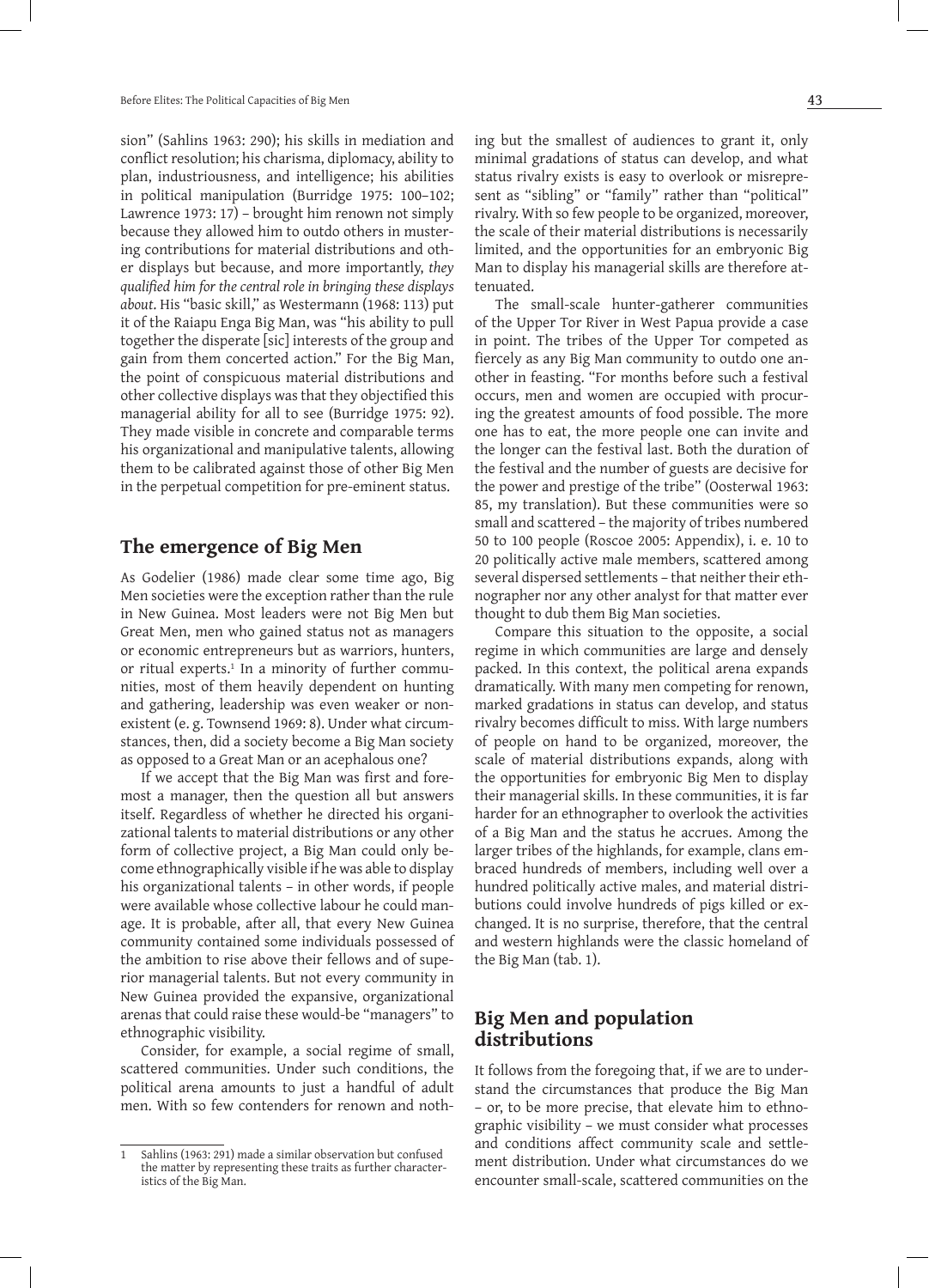| Group                | Subsistence <sup>1</sup>                             | Contact<br>density<br>$\left(\sqrt{km^2}\right)^7$ | 2-km radius<br>population<br>(density) | Big-Man<br>Society <sup>2</sup> | LAC <sup>3</sup><br>Size |
|----------------------|------------------------------------------------------|----------------------------------------------------|----------------------------------------|---------------------------------|--------------------------|
| Aekyom               | Sago planting, horticulture<br>Hunting, fishing      | $0.5 - 0.8$                                        | $26 - 31$<br>$(2.1 - 2.5)$             | N                               | Longhouse<br>$(26-31)$   |
| Sanio                | Sago gathering<br>Hunting/fishing                    | 1.6                                                | 56(4.5)                                | <b>NL</b>                       | Hamlet<br>25             |
| Onabasulu            | Sago gathering, horticulture<br>Hunting/pig-rearing  | 1.7                                                | 60(4.8)                                | N                               | Longhouse<br>60          |
| Kaluli               | Sago gathering, horticulture<br>Hunting, pig-rearing | 2.2                                                | 60(4.8)                                | $\mathbf N$                     | Longhouse<br>60          |
| Gebusi               | Horticulture, sago<br>Hunting, pig-rearing           | 3.6                                                | 68(5.4)                                | N                               | Longhouse<br>27          |
| Etoro                | Horticulture, sago<br>Hunting, pig-rearing           | 3.7                                                | 70(5.6)                                | $\mathbf N$                     | Longhouse<br>36          |
| Wovan                | Horticulture, foraging<br>Hunting                    | ca. 4.6                                            | 77(6.1)                                | N                               | Homestead<br>15          |
| Umeda                | Sago planting, horticulture<br>Hunting               | 4.8                                                | 238(18.9)                              | N                               | Village<br>205           |
| Amanab               | Horticulture, sago planting<br>Hunting               | 5.2                                                | 95(7.6)                                | N                               | Village<br>85            |
| Namie/Lujer          | Sago<br>Hunting, fishing                             | 5.9                                                | 354(28.2)                              | $\mathbf N$                     | Village (100)            |
| Binumarien           | Agriculture/horticulture?<br>Pig-rearing             | 7.2                                                | 125(9.9)                               | L                               | Village group<br>110     |
| Baruya               | Horticulture<br>Hunting, pig-rearing                 | 10.5                                               | 292(23.2)                              | L                               | $\overline{?}$           |
| Asabano              | Horticulture<br>Hunting/pig-rearing                  | 11.4                                               | 180 (14.3)                             | N                               | Longhouse<br>70          |
| Telefolmin           | Agriculture/horticulture?<br>Hunting/pig-rearing     | 11.5                                               | 299(23.8)                              | $\mathbf N$                     | Village<br>133           |
| Gnau                 | Sago planting, horticulture<br>Hunting               | 13.4                                               | 300(23.9)                              | $\mathbf N$                     | Village<br>270           |
| Olo (Wape)           | Sago planting, horticulture<br>Hunting/pig-rearing   | 13.6                                               | 206(16.4)                              | $\mathbf N$                     | Village<br>190           |
| Kopon (Lower)        | Agriculture<br>Pig-rearing, Hunting                  | 13.7                                               | 160(12.7)                              | $\mathbf N$                     | $\overline{?}$           |
| Tauade               | Horticulture, pandanus<br>Pig-rearing                | 15.2                                               | 341(27.1)                              | ${\bf N}$                       | Clan<br>27               |
| Fore (South)         | Horticulture<br>Hunting, pig-rearing                 | 19.9                                               | 232(18.5)                              | $\mathbf{L}$                    | Hamlet<br>19             |
| Au                   | Sago planting, horticulture<br>Pig-rearing, hunting  | 26.9                                               | 565 (45.0)                             | ${\bf N}$                       | Village<br>202           |
| Enga (Raiapu - Saka) | Agriculture<br>Pig-rearing                           | 28.4                                               | 1365 (108.6)                           | Y                               | Clan<br>c.350            |
| Wahgi (North)        | Agriculture<br>Pig-rearing                           | 29.6                                               | 772 (61.4)                             | Y                               | Clan<br>151              |
| Wahgi (South)        | Agriculture<br>Pig-rearing                           | 33.6                                               | 533 (42.4)                             | Y                               | Clan<br>450              |
| Enga (Raiapu - Lai)  | Agriculture<br>Pig-rearing                           | 43.8                                               | 550 (43.8)                             | Y                               | Clan<br>225              |
| Melpa (North)        | Agriculture<br>Pig-rearing                           | 55.9                                               | 1208 (96.1)                            | Y                               | Clan<br>264              |
| Melpa (Central)      | Agriculture<br>Pig-rearing                           | 59.5                                               | 748 (59.5)                             | $\mathbf Y$                     | Clan<br>500-1,000        |

*Tab. 1: Subsistence, population distribution, and Big-Men societies.*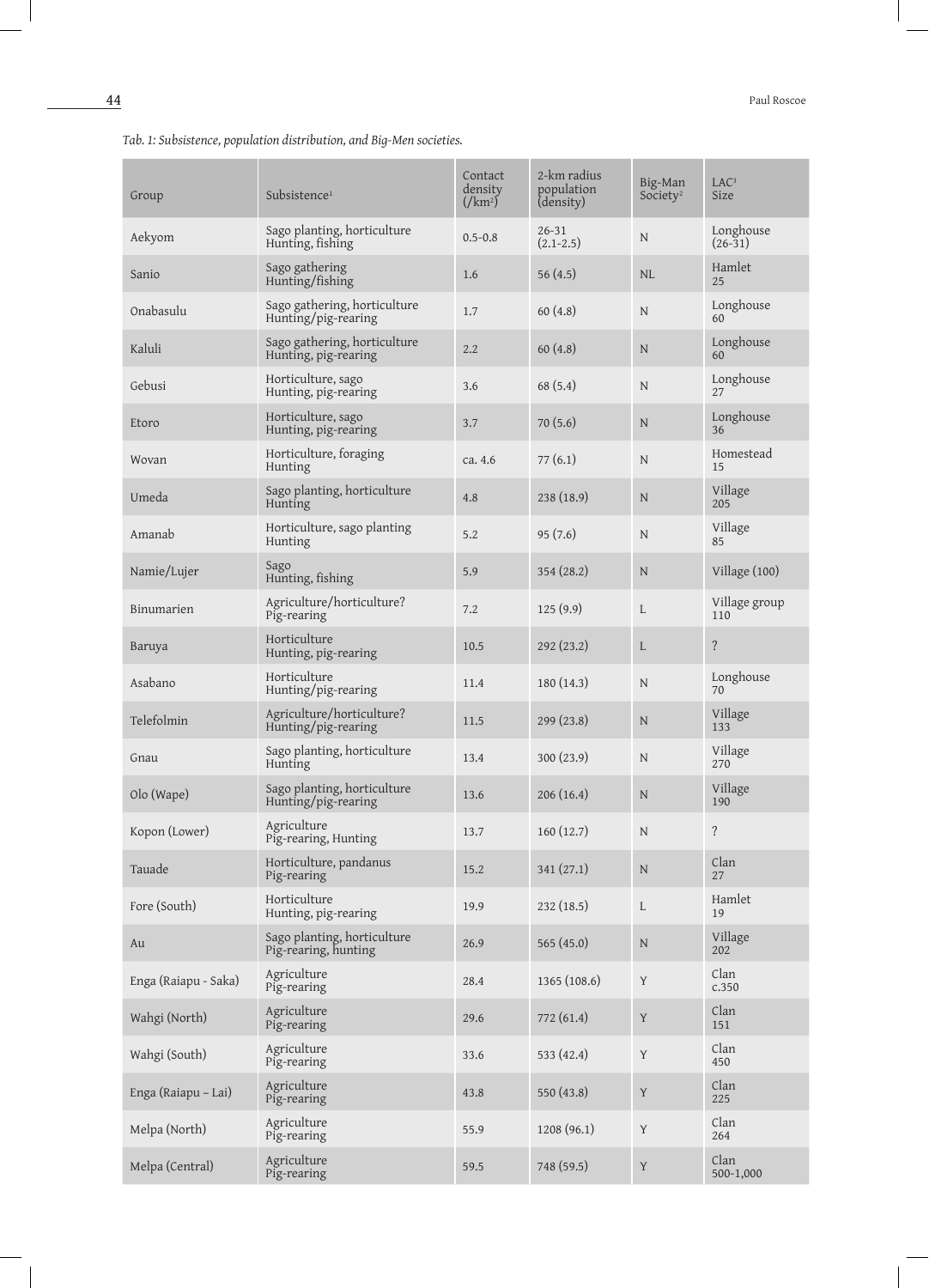#### Before Elites: The Political Capacities of Big Men  $45$

| Chimbu (Upper)   | Agriculture, silviculture<br>Pig-rearing | 61.3  | 1588 (126.4) | Y | Clan<br>459 |
|------------------|------------------------------------------|-------|--------------|---|-------------|
| Enga (Kyaka)     | Agriculture<br>Pig-rearing               | 70.1  | 881(70.1)    | Y | Clan<br>330 |
| Chimbu (Central) | Agriculture<br>Pig-rearing               | 76.8  | 965(76.8)    | Y | Clan<br>645 |
| Mendi            | Agriculture,<br>Pig-rearing              | 78.1  | 1155(91.9)   | L | ?           |
| Enga (Mae)       | Agriculture<br>Pig-rearing               | 111.7 | 1936 (154.1) | Y | Clan<br>350 |

#### Notes:

1) Subsistence: Plant and faunal sources in order of importance; vertical bar = order of importance unknown.

Agriculture = Main crop cultivated for more than two years on the same plot, or for one to two years on the same plot followed by less than 10 years' fallow; Horticulture = Main crop cultivated for one to two years on the same plot, followed by a minimum of 10 years' fallow; Sago gathering = collection and processing of wild sago; Sago planting = collection and processing of planted sago. 2) Big-man society?: Y= Explicitly acknowledged or referred to as present; L = Explicitly acknowledged to be present but less developed than in "classic" highland big-man societies; said to be present, but qualifications made in reference to classic model of (highland) bigmen; NL= Said to have no or weakly developed leadership; N = Big Men explicitly stated to be absent. 3) LAC size: LAC = Largest autonomous community

#### Sources:

Aekyom – Depew 1986: 22, 34, 47–59, 63–71; Amanab – Amanab census registers; GR 3-56/57: 10–11; Juillerat 1996: xx-xxii; Asabano – Lohman 2000: 29, 54–55; 2009: pers. comm.; Oksapmin census registers; OKS 1-70/71: 3; Au – Fountain 1966: 10, 53, 86, 97–98, 118; Lumi census registers; Philsooph 1980: 64, 69, 73, 89; Baruya – Godelier 1986: 162–188; WON 8-62/63: 10–11; Big-Men societies – Allen 1984: 22; Feil 1987: 6–7, 38, 94, 98, 111–113; Godelier 1986: 162–188; Lederman 1990: 3; Treide 1985: 169; Binumarien – Kainantu census registers; KTU 4-47/48: 3–4; Hawkes 1978: 161,183; Boiken (Yangoru) – Roscoe fieldnotes; Chimbu (Central) – Brookfield/Brown 1963: 21, 43–46, 52–53, 57, 73, table 3; Brown/Brookfield 1959: 44; Kundiawa census registers; Chimbu (Upper) – Brookfield/Brown 1963: 122, table 10; Criper 1967: 12, 15, 17, figs. 1–3 following pp. 27–29, 63–64; Enga (Kyaka) – Bulmer 1960: 45, 53, 81, 469–473; 1971: 241; Enga (Mae) – Meggitt 1965: 3–4, 9; Wabag census registers; Enga (Raiapu – Lai) – Waddell 1972: 16, 39, 44, 61, 123; Wapanamanda census registers; Westermann 1968: 69, 137–139, 144, 153; Enga (Raiapu – Saka) – Feachem 1974: 10–11; 1977:142; Wapanamanda census registers; Etoro – Kelly 1977: 28, fn.20, 32–33, 132, 138–139; Schieffelin 1991: 60; Fore (South) – Glasse/Lindenbaum 1973: 376; Kainantu census registers; Sorenson 1976: 30, 43, 54, 57, 71; Gebusi – Kelly 1993: 35; Knauft 1985: 2, 17–18; Gnau – Lewis 1975: 3, 28–29, 48–51, 344, 357; Lumi census registers Kaluli – Kelly 1993: 35; Schieffelin 1976: 31–32, 38; 1991: 61; Kopon (Lower) – Jackson 1975:17, 39, 43, 47, 63, 186,193,286; Melpa (Central) – Burton 1988a: 2.8–2.25; Powell et al. 1975: 4–12; Strathern 1971: 230; Vicedom/Tischner n.d.: 8–9, 49, 57; 1943: 181–184, 193, 199; Melpa (North) – Strathern 1971: 9; 1972: 58–59; Mendi – Lederman 1990: 3, 8; Ryan 1961: 9–12; Namie – Feldpausch/Feldpausch 1988: 2, 27; Lumi census registers; Mitchell 1975: 417; 1977: 183; 1978: 6; Olo (Wape) – Lumi census registers; Mitchell 1978: 6, 8; Onabasulu – Kelly 1993: 35; Schieffelin 1981: 2; 1991: 60–61; Sanio – Ambunti census registers; Townsend 1969: 5, 8, 59, 65; 2002: pers. comm.; Tauade – Hallpike 1977: 2, 54, 61–75, 86, 139–143, 154; Telefomin – Brumbaugh 1980: 50–56, 65–68; Jorgensen 1981a: 471; 1981b: 52–53, 66; Umeda – Gell 1975: 13, 15, 17–18; Imonda census registers; Wahgi (North) – Burton 1988b; Minj census registers; MNJ 1952: 9–10; O'Hanlon 1989: 27; Wahgi (South) – Burton 1988c; Minj census registers; Reay 1959: 5–6, 10, 28–33; Wovan – Flanagan 1983: 23, 25, 38, 62, 100.

one hand and large-scale, closely packed communities on the other? In the last several decades, geographers and sociologists have drawn attention to the crucial role that "time-space compression" (or "distanciation") plays in social scale. "Time-space" compression refers to processes that accelerate the experience of time and reduce the significance of distance during a given historical moment. Technological and organizational innovations that increase the velocity of human mobility and communication are the most obvious instruments of time-space compression, because they radically reduce the costs of bringing about human interactions while often vastly increasing their scalability – i. e. the degree to which they can be proliferated with little or no additional cost.

The capacity of technological and organizational innovations to reduce the cost of interactions and increase their scalability has had two momentous consequences for social evolution. First, it has enabled a vast expansion in the scale of those social groups whose functions profit from increased size. Defensive organization is a case in point. Fighting capacity increases with the size of the army that a political community can field and the scale of logistical support it

can muster. By extending the circle of people who can interact and cooperate in defensive activities, therefore, innovations in communication and mechanical transportation allow defensive organizations to expand in size. Second, these innovations facilitate the extension of centralized political control. Using campaign bus tours or barnstorming rallies at airports, for example, political leaders can nowadays interact with tens of thousands of people spread over vast distances. Via electronic and print media – through TV political ads, telephone push-polls, and the like – they can interact with millions remotely (Roscoe n. d. a.).

Things were very different, however, in communities like those of contact-era New Guinea where communication was exclusively oral and face-to-face and human mobility was by foot alone. Under these circumstances, as I have argued elsewhere (Roscoe n. d. a; 1993), the crucial influence on the scale and frequency of human interaction is the distribution of population across a landscape – that is, its density, degree of nucleation, and extent. Where densities are low, the scale and frequency of interaction is tightly constrained by the time that agents must invest to bring interactions about in the first place. These con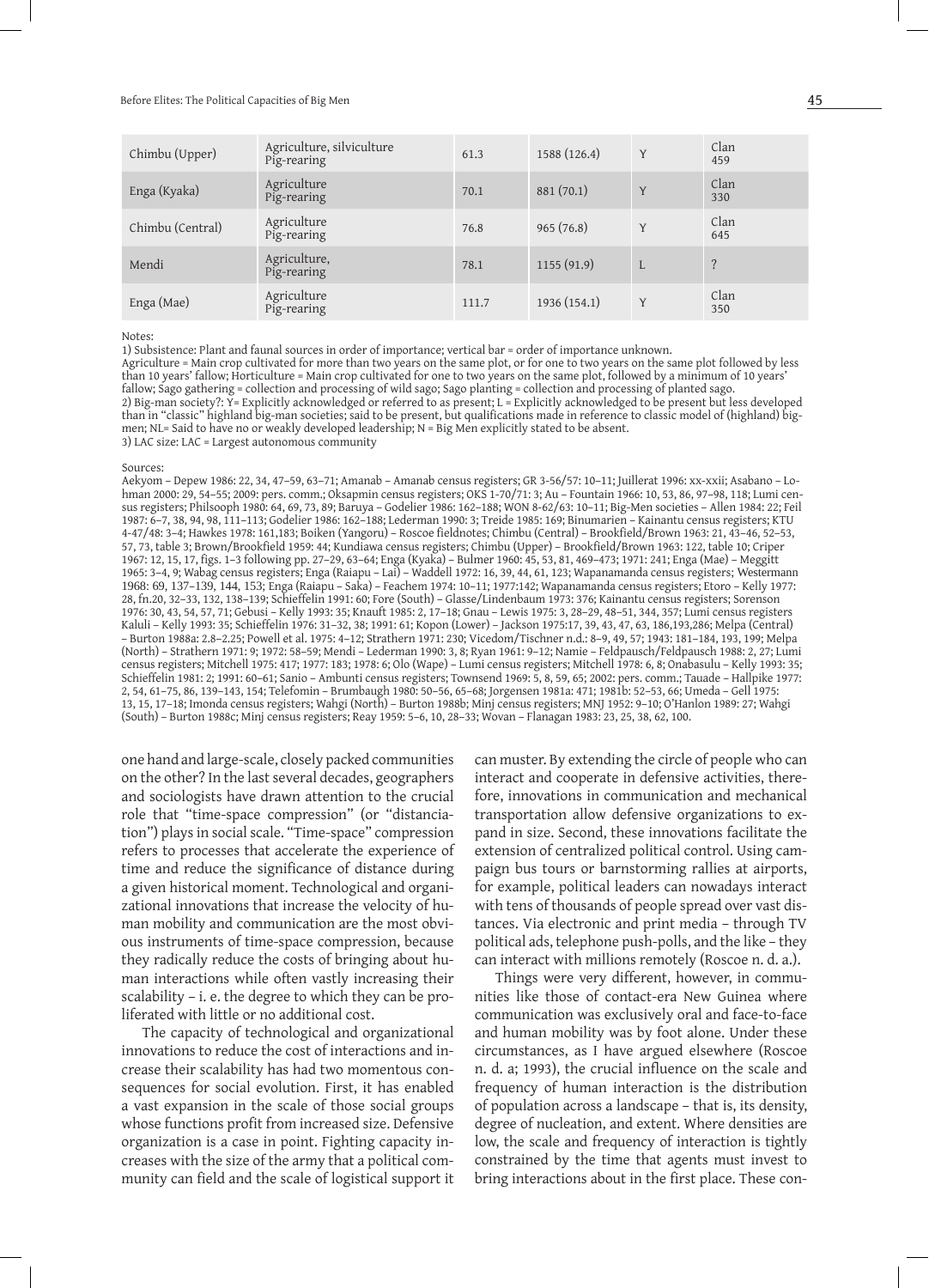straints have consequences both for social scale and political control. First, they limit the size of social groups. A local group that serves as a mutual defense organization, for example, is necessarily limited in its scale because, under attack, the sparsity of the population circumscribes the number of people who can reach one another in time to render effective military aid. With a population scattered across the landscape at densities of between just 0.3 and 0.6/sq km (Roscoe 2005), for example, it is no surprise that local groups in the Upper Tor were so small. Second, the activities of political entrepreneurs are also severely limited. In order to organize and extend his influence over others, for instance, a would-be Big Man had to be able to interact with them. But in a small, low density, dispersed population, he would have to spend so much time traveling between interactions that his ability to build a following would be severely limited. With densities so low, for example, would-be leaders in the Upper Tor were faced with enormous travel costs if they were to organize and influence even a small following. The effort was hardly worthwhile, and it is no surprise that their political systems were so egalitarian.

Where populations are larger, denser, and/or more nucleated, by contrast, both social groups and political control can expand. Because the circle of individuals who can render one another mutual assistance in the event of an attack increases with density, clans that function as mutual defense units can expand in size. Under high density conditions, moreover, people live on a would-be Big Man's doorstep, so to speak, facilitating the extent and degree to which he can interact with, organize, and manipulate them. Among the Central Melpa, political entrepreneurs were surrounded by potential followers living at densities approaching 60 people/sq km (tab. 1). As we would expect, Big Men were as prominent here as anywhere in New Guinea, heading up clans of 500 or more people.

These theoretical expectations find strong support in the empirical evidence. Table 1 provides demographic data on a selection of Big Man and non-Big Man societies from contact-era New Guinea. It is not as straightforward as one might think to identify a Big Man society. For one thing, vernacular designations are unreliable. In most Melanesian societies, elder males, whatever their political status, were usually addressed with honorific terms that translate as "big" (or "great") "man". To distinguish the "true" Big Man – i. e. Sahlins's manager-transactor – therefore, it is necessary to rely on anthropological identifications. But this only marginally eases the task because the effect of Sahlins' Big Man article was to stereotype all New Guinea leaders as Big Men. In consequence, many ethnographers felt compelled to identify leaders in the societies they studied as "Big Men", even though they then ended up "wasting a great deal of time trying to explain that these big men

are not like the ones found in the great societies of the Western Highlands who genuinely appear to be 'true' big men" (Godelier 1986).

To circumvent these difficulties table 1 tracks the emergence of Big Men using three sets of New Guinea society (column 5). The first set (represented as "Y") includes those societies of the western and central highlands whose leaders are widely if not universally considered classic Big Men.2 The second set of societies are those for which their ethnographer has explicitly denied the presence of Big Men (represented as "N") or, alternatively, explicitly denies the presence of leaders ("NL"). The final social type (represented as "L") represents societies where the ethnographer refers to leaders as "Big Men" but explicitly distinguishes them as less prominent or powerful than the classic Big Men of the western and central highlands (e.g. designating them as "little big-men").

Table 1 demonstrates three things. First, as Bogucki (1988: 122) has pointed out, Big Men societies enjoyed a "stable [...] tremendously productive" environment. All of the classic Big Men societies in the sample were subject to minimal seasonal variations, and the introduction of the sweet potato had enabled them to farm their lands intensively and support high densities of pigs (columns 2 and 5). Only one society based on agriculture and pig-rearing had not become a Big Man society: Mendi was a "qualified" Big Man society. By contrast, Big Men failed to appear under less intensive regimes based on sago, hunting, and/or horticulture.

It is less clear whether we can credit Bogucki's further claim, that the Big Man model is ecologically inappropriate to early neolithic Europe because its environment was vulnerable to "marked seasonal and annual variability" (Bogucki 1988: 122). If the argument advanced above has merit, then the more telling issue is not the stability or productivity of the environment itself but rather the level of population that it could support on an ongoing basis.

As table 1 indicates, there is a broad correlation between subsistence intensity (column 2) and crude population density at contact (column 3). Where subsistence depended principally on hunting and sago or hunting and horticulture, densities did not rise above 7 people/sq km or so. By contrast, subsistence regimes based on agriculture and pig-rearing almost all supported populations of 30/sq km or more. Regimes transitional between these two forms supported densities above 7/sq km and below 30/sq km.

Thus mediated by subsistence regime, the emergence of Big Men correlated strongly with population densities. Below crude densities of about 20 people/ sq km, Big Men were never sufficiently visible to be

<sup>2</sup> Feil (1987: 96–97, 113–114) lists South Wahgi and Chimbu as "transitional" rather than "classic" Big Men societies. This contrasts with other sources, including the leading ethnographer of the Chimbu (Brown 1990).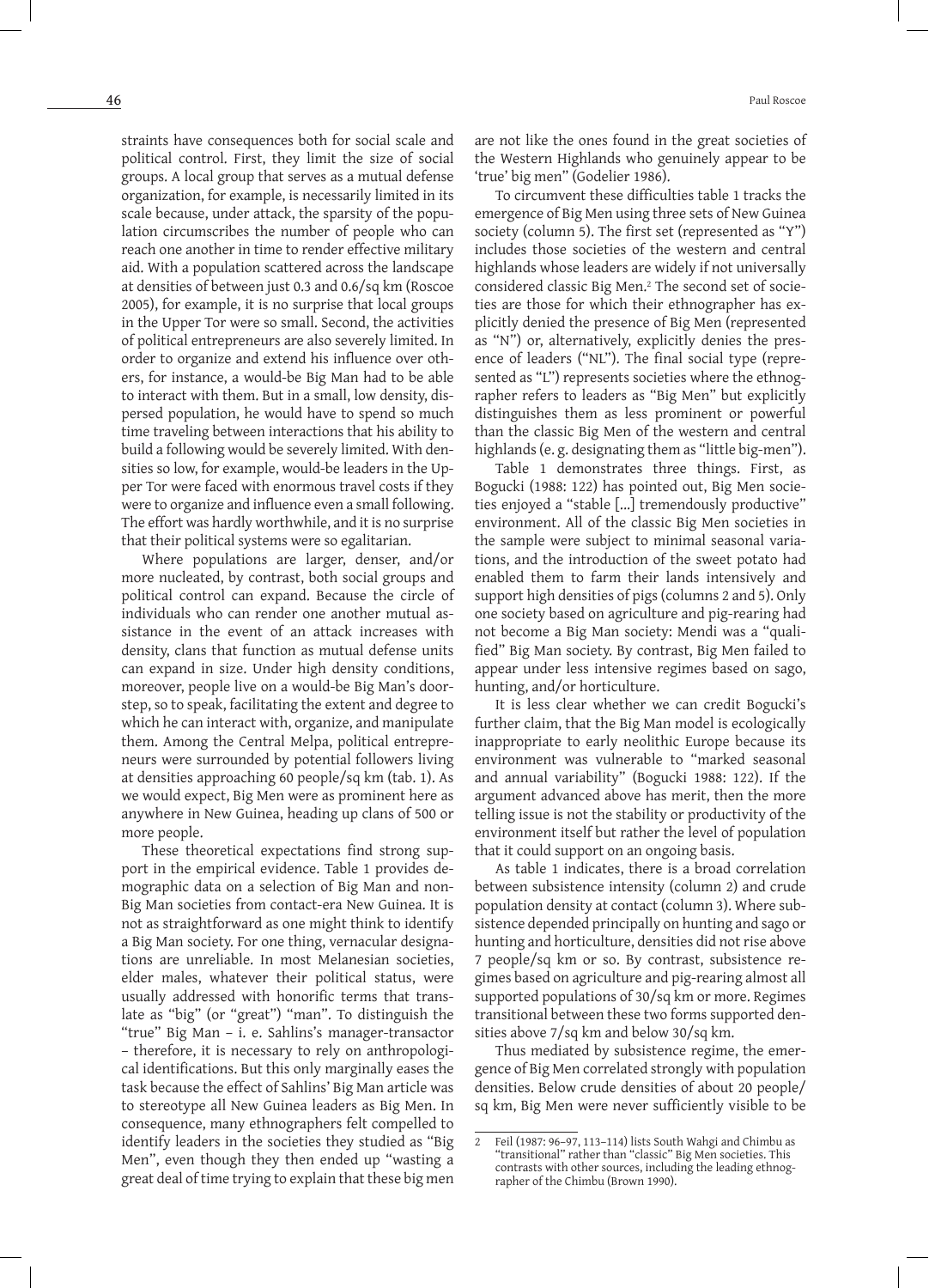noted in the ethnographic record. If there were leaders in these societies, they were presumably either Great Men or "little" Big Men. Above about 30 people/ sq km, however, Big Men become clearly visible. The crucial transition between egalitarian, Great Men, or "little Big Men" societies on the one hand and classic Big Men societies on the other thus occurs at densities between about 20 and 30/sq km (columns 3 and 5). The point-biserial correlation coefficient between crude density and the presence or absence of the classic Big Man is 0.74 (p<0.001), assuming 'little Big Men' ("L") represents the absence of Big Men.

Crude density measures are, of course, poor representations of the distribution of population across a landscape. They take no account of the extent of a population belt, its "patchiness" at a large scale, the degree to which it is nucleated or dispersed at a finer scale, and of whether it is distributed symmetrically (as across a uniform plain) or asymmetrically (as along a river or coast). Towards redress, therefore, column 4 uses qualitative and quantitative information about contact-era settlement distributions to estimate for each society in the sample the number of people living within a 2 km radius of the ethnographer's field location (figures in parentheses represent this number as a density figure). Where the number of people within this 2 km radius falls below about 350 (corresponding to a local density of 27.8/sq km), ethnographers fail to record the presence of Big Men. Conversely, when the number of people within this radius rises above about 550 (or a local density of 43.8/sq km), the presence of Big Men is recorded. The crucial transitional regime falls between 400 and 500 people (corresponding to local densities of about 30.0–40.0/sq km). Using this measure, the point-biserial coefficient of correlation against presence or absence of Big Men increases to 0.77 (p<0.001).

There is some evidence that, as density rises, Big Manship takes on a degree of *de facto* ascription – though not the *de jure* ascription normally associated with hereditary succession. "Sons of influential men", among the Central Chimbu (76.8/sq km), Bergmann (1971 [vol. 4]: 86) observed, "have a better prospect of becoming leading men than sons of mere common men." In the 1960s, the sons of Northern Melpa (55.9/ sq km) Big Men had a 3:1 chance of themselves being Big Men (Strathern 1971: 208–212). And a similar situation may have prevailed among the Central Melpa (59.5/sq km), although the evidence is less clear cut (Vicedom/Tischner n. d.: 4; cf. Ross 1990: 137–138).

Finally, the table documents an increase of social scale with rising density. Column 6 estimates the contact-era size of the largest autonomous local polity, defined as the largest local group that acted in mutual defense in the event of an attack (see Roscoe 2009b: 80–88). In the lowlands, this was usually a longhouse community or village group, in the highlands more commonly a clan. It is sometimes difficult

to distinguish this polity ethnographically from local alliances of such polities. In the highlands, for example, the tribe, which comprised several clans, is sometimes described as acting very much like a clan in the event of an attack (Roscoe 2009b: 87). To err towards the conservative, however, clans rather than tribes have been taken as the largest autonomous local polity. The Pearson correlation coefficient between local polity size and crude, contact-era density is 0.74 (p < 0.001), while that between polity size and population within 2 km of the ethnographer's field location is 0.73 ( $p < 0.001$ ).

# **The political dynamics of Big Man society**

One of Sahlins's graver errors was to characterize the Big Man's status and power as rooted in and limited by a "Melanesian contradiction", a divergence of interests between the Big Man and his followers. In Sahlins's view, the Big Man's rise is financed by his faction or social group, but the fruits of their subsidy accrue not to them but to him. The more he strives to increase his eminence, therefore, the more he must exploit their labour until, disenchanted with the cold comfort of 'eating his renown,' they eventually desert him (Sahlins 1963: 292–294).

The problem with this argument is the idea that the Big Man *extracted* labour from his followers, that his ability lay in convincing others to produce over and above their own subsistence needs in his name (e. g. Bogucki 1988: 122). In a narrow sense, Sahlins was correct. In some highland societies, perhaps 5 % of the population laboured in a Big Man's personal service, with a larger stratum of "poorer people" and refugees from elsewhere also partly dependent on him for their wellbeing.3 On these individuals at least, a Big Man could likely prevail to provide labour that advanced his interests to the detriment of their own. But this was *not* the case in a broader sense, and it was certainly not the case where massive material distributions were concerned. For Sahlins, these were the crucial points that exposed the contradiction between leader and follower. As a number of Melanesianists subsequently pointed out (Chowning 1979: 72–73; Meggitt 1973: 193; Strathern 1971: 2, 223–224), however, they were nothing of the sort: followers benefited as much from the activities of their leader as he did from theirs.

<sup>3</sup> In the Melpa tribe of Ndika, there were 181 people in the most menial group ("slaves") alone – some 5 % of the total population of "3395 souls" (Vicedom/Tischner n. d.: 46). Among the Chimbu, there were "several dozen" of the equivalent stratum in each tribe, some 3–5 % of adult men in the Kamenuku tribe (assuming "several dozen" to mean 30–50). It was Bergmann's impression that this stratum was even larger among the denser tribes further east (Bergmann 1971 [vol. 1]: 41; [vol. 4]: 91; Chimbu census registers for 1952–53).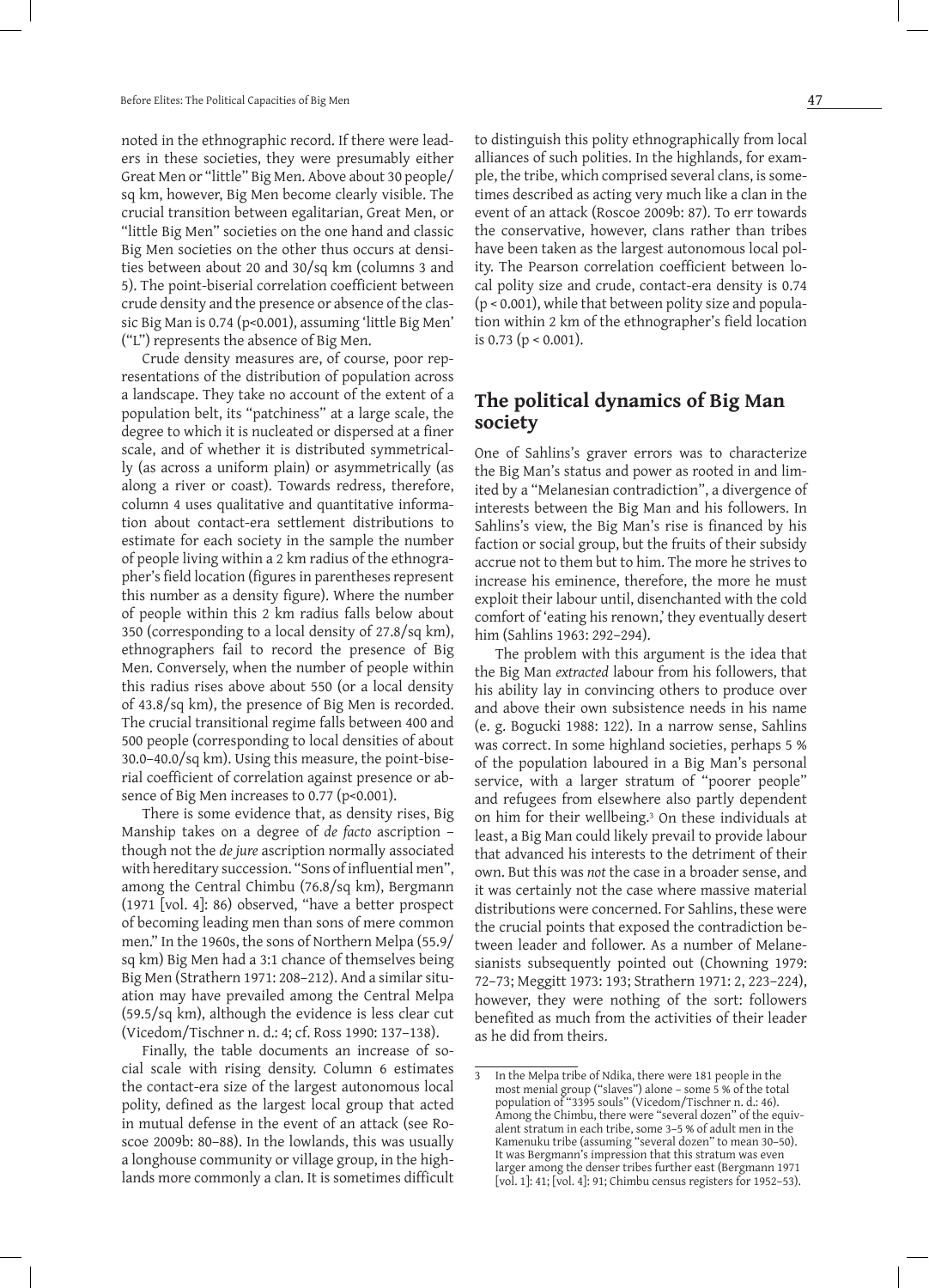Recall that the Big Man's ultimate interest was not economic but social, the pursuit of renown. It was not that he wanted to be wealthy; rather, he desired the status that came from giving wealth away. As Sahlins noted in passing but failed to incorporate into his analysis, however, it was not just the Big Man who had an interest in status: so too did his local group – his "faction", "his people", "other groups of the society at large" (Sahlins 1963: 291–293). Thus, we learn incidentally, tribal "rank and renown are developed by great public giveaways sponsored by the rising big-man, *often on behalf of his faction* as well as himself" (Sahlins 1963: 291, emphasis added). It is "*not merely his own status, but the standing* and perhaps the military security *of his people* [that] depend on the big-man's achievements in public distributions" (Sahlins 1963: 293, emphasis added).

This is precisely as we should expect from the social signaling model referred to earlier. Conspicuous material distributions serve as a faithful signal of the fighting strength not just of the Big Men who inspire and manage them but, more important yet, of the social group they organize. However that may be, the important point, as Lawrence (1973: 14) summarized it, is that the Big Man "sets in motion culturally prescribed activities so important to his followers that their co-operation is automatic". Big Men used their managerial abilities to advance their own interests in renown, but they did so in the service of material displays that simultaneously raised the status of their groups. The relationship between leader and group, therefore, was not a zero sum game based on opposition and the exploitation of labour; it was a win-win situation in which the efforts of leaders contributed to the prestige of followers and vice-versa. As ethnographers of the Central Melpa observed at a very early moment in the contact history of the highlands, public deployments of "valuables and sacrificial animals" meant "prestige" for a leader, whose name became known "as far as the horizons", and "*at the same time for his group and all its members*, the 'small and the big, the poor and the rich, the good and the bad people'" (Strauss 1990: 138, emphasis added). The ideal leader was supposed to "lead his people wisely and look after them like a father" (Strauss 1990: 140). Much of the work that clan members did for him was really "repayment" for "guarding their welfare, *looking after their prestige* and representing them" (Vicedom/ Tischner n. d.: 96, emphasis added).

In sum, we may assume that limits did exist on the degree to which followers were willing to contribute their labour to displays that brought renown to their Big Men, but these limits had nothing to do with any contradiction of interest. Rather, they were set by the scale of the social groupings and the willingness of members to invest their labour in return for elevating their status as a group.

So just how much labour could Big Men communities mobilize? In assessing this question, it is useful to consider, on the one hand, the number of followers that Big Men could organize and, on the other, the amount of their labour followers were willing to contribute to large-scale display activities. Neither of these parameters is at all easy to gauge for contactera New Guinea, but it is easy enough to place a minimum size on the number of followers a Big Man could organize. It was simply the size of his political community, and in the central and western highlands, this was the clan to which he belonged and whose activities he managed. As column 6 in table 1 shows, these communities ranged from about 150 to 750 or so, with the average falling at about 400. In terms of able bodied adults, crudely defined as individuals between the ages of 20 and 59, this translates into a labour pool that averaged roughly 200 adults, ranging in some communities as high as 375 or so (assuming a ratio of able-bodied adults to total population of 0.5).4

The local political community, however, did not define the boundaries of those upon whom it could draw in the service of mounting large-scale displays. Typically, these communities were exogamous, and in mounting their displays they routinely called on the assistance of affines in other local communities (Burridge 1975: 93). The scale of this wider network and of the labour contributions it made is impossible to gauge from the available evidence, but we can derive some order-of-magnitude estimates. Suppose that the average completed family comprised two parents and either two or three children (mean family size – i. e., family size prior to completion – varied between four and five [Meggitt 1965: 20; Waddell 1972: 21]). Then an average Big-Man community of 100 men (with 100 wives) would on average be linked to a total of between 250 and 600 adult sisters and affines who could be called on for help (50–100 sisters + 50–100 sisters' husbands + 50–200 sisters' husbands' siblings + 100–200 wives' siblings). At the outside, the largest Big Man communities, with as many as 375 adults, would be affinally linked to 470–1130 adult sisters and affines whom they could call on for help.

In aiding the displays of kinfolk in other communities, these kin and affines almost certainly contributed considerably less of their labour than they would to displays sponsored by their own community. If we assume that this ratio was a quarter – in other words, that adults contributed to displays sponsored by the communities of their kin and affines only a quarter of the labour they would contribute to displays by their

If we take working adults to be those between 20 and 59, then in 1971, according to the Papua New Guinea census, the ratio of adults to total population was 0.45 (Agyei 1979: 25); in the late 1960's, Waddell (1972: 24-25) found a ratio of 0.54 among the Raiapu Enga; and among the Kyaka Enga, the figure around the same time was 0.53 (Becroft et al. 1969: 54). Let us therefore take the ratio of adults to total population to be about 0.5.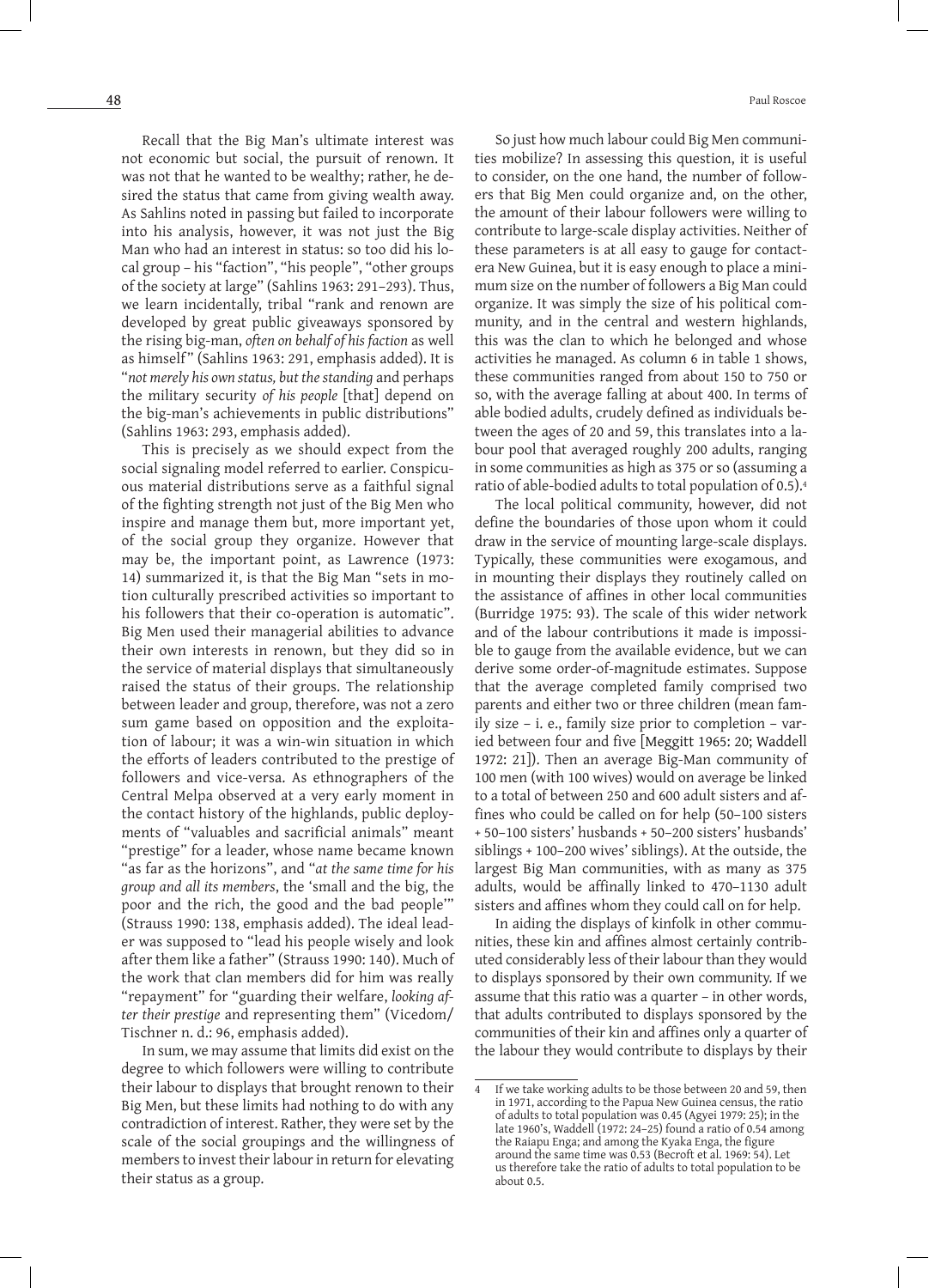own – then the average Big-Man community could muster the labour equivalent of about 260–350 adults. At the outside, the largest Big Man communities might muster the labour equivalent of about 490–660 adults.

If it is difficult to estimate the scale of the labour force on which a Big-Man community could draw, it is even more challenging to gauge the total amount of labour they invested. Some idea of the magnitude of person hours involved, however, can be derived from Hide's (2003) valuable compilation of data on New Guinea pig production. In Big Men communities – indeed, in most New Guinea societies – pigs were raised not for domestic consumption but for ceremonial purposes: marriage ceremonies, war compensation payments, pig exchanges, pig kills, and so on. The labour invested in pig production, therefore, can be roughly equated to the labour invested in the deployment of pigs in conspicuous material distributions.

Pigs made heavy demands on highland tuber production. Figures for the Raiapu Enga and Sina Sina suggest, in fact, that 2.3 to 3.9 adult hours were required per week to fodder a pig (Hide 2003: 63-70).<sup>5</sup> Other quantifiable pig-rearing tasks added another 0.5 to 1.67 hours/pig, for a total of about 3.8 to 5.6 adult hours/week (Hide 2003: 95–96). In the 1950's – the earliest years for which we have reliable figures – the Chimbu and Enga raised 1.0 to 1.6 pigs/head of population or 2.0 to 3.2 pigs/adult, assuming a ratio of able-bodied adults to total population of 0.5 (see above). These figures indicate that in round numbers adults invested, somewhere between 8 and 18 hours/ week in pig production.

A pig kill mounted by the three or so clans of the Mokei Melpa tribe around 1935 provides some indication of the scale of display that these kinds of labour investment could produce. According to Father William Ross, who witnessed the event, some 700 pigs were killed in the space of a single day, producing a weight of pork in excess of 20 tons. These ceremonies

were held, he noted, about once every five or six years (Ross 1937a: 85, 98; 1937b: 133). If we assume that the interval between pig kills was taken up with production of a new pig herd for slaughter, then such a ceremony represented a labour investment by a tribal community of some 4,400 people of somewhere between 4,576,000 and 11,880,000 adult hours, depending on whether we assume an investment/adult/ week of 8 or 18 hours, respectively.<sup>6</sup>

### **The Big Man as monument builder**

As Lindstrom (1981: 903) has pointed, Sahlins's model of the Big Man took hold in an era when it was analytically popular to reduce politics to economics: in the case of New Guinea, this perspective translated into "the exchange of pigs for authority, when most simply put." If this is so, then it helps account for Sahlins's reduction of Melanesian politics to economic transaction and his representation of the Big Man as someone whose renown derives from his skills in finessing flows of material wealth. As I have tried to make clear, however, the Big Man was more than an economic entrepreneur. He was an organizer. It is certainly the case that, in the central and western highlands, he applied his managerial skills to the economic realm and the organization of conspicuous material distributions. But, as Meggitt pointed out, he tended "to take the lead not only in purely economic affairs but also in the whole range of activities that the group considers to be important [...]. In short, leadership in these societies generally is multiplex as well as achieved" (Meggitt 1973: 193). Among other activities, according to Meggitt, Big Men dominated military planning and the negotiation of truces, they organized trading voyages and commissioned performances of magic and sorcery. In the highlands, we might add, Big Men also applied their managerial skills to the organization and management of what I have elsewhere called (Roscoe 2009b: 95–96) conspicuous performances: large, elaborately choreographed exhibitions of singing, dancing, and music, frequently mounted by spectacularly decorated performers, that commonly accompanied conspicuous material distributions in these societies (O'Hanlon 1989).

The one form of display that highland Big Men societies did not pursue, however, was the third form found in New Guinea – conspicuous construction. This is unfortunate because it has diverted attention away from the instrumental role that Big Men played in the construction of monuments, precisely

<sup>5</sup> Hide (2003: 95) notes that, in 1972–73, adult men and women in Sinasina spent an average of 12 and 20 hours/week respectively on food production. Among the Raiapu Enga, the equivalent figures were 15 hours/week for adult men and 26 hours/week for adult women. In 1971, the ratio of adult males to adult females in PNG was 561,292/536,583 (Agyei 1979: 25). If we suppose the same ratio held among the Sinasina and Raiapu Enga, then the average number of hours/ adult/week put into food production was 15.9 hours/adult/ week among the Sinasina and 20.4 hours/adult/week among the Raiapu Enga. Among the Sinasina, pigs consumed 53 % of total sweet potato production; among the Raiapu Enga, 64 % (Hide 2003: 65–66). Of the hours/week each adult put into food production, therefore, the amount that went to support pigs would be roughly 15.9 x 0.53 = 8.4 hours in Sinasina and 20.4 x 0.64 = 13.1 hours among the Raiapu Enga. There were 1.8 pigs/person among in Sinasina and 1.7/person among the Raiapu Enga (Hide 2003: 95). Assuming the ratio of adults to total population was about 0.5 (see above), this means there were about 3.6 pigs/adult worker in Sinasina, and 3.4/adult worker among the Raiapu Enga. These figures indicate, therefore, that in Sinasina adult workers devoted about 8.4/3.6 = 2.33 hours/pig/week to producing pig food; among the Raiapu Enga, the equivalent figure was about 13.1/3.4 = 3.85.

<sup>6</sup> Assuming a working adult to total population ratio of 0.5 (see above), then the Mokei tribe comprised some 2,200 adults. If these adults were investing 8–18 hours of work/week in pig production, it follows that over five to six years (260–300 weeks) their total labour investment in pigs was somewhere between 4,476,000 and 11,880,000 hours.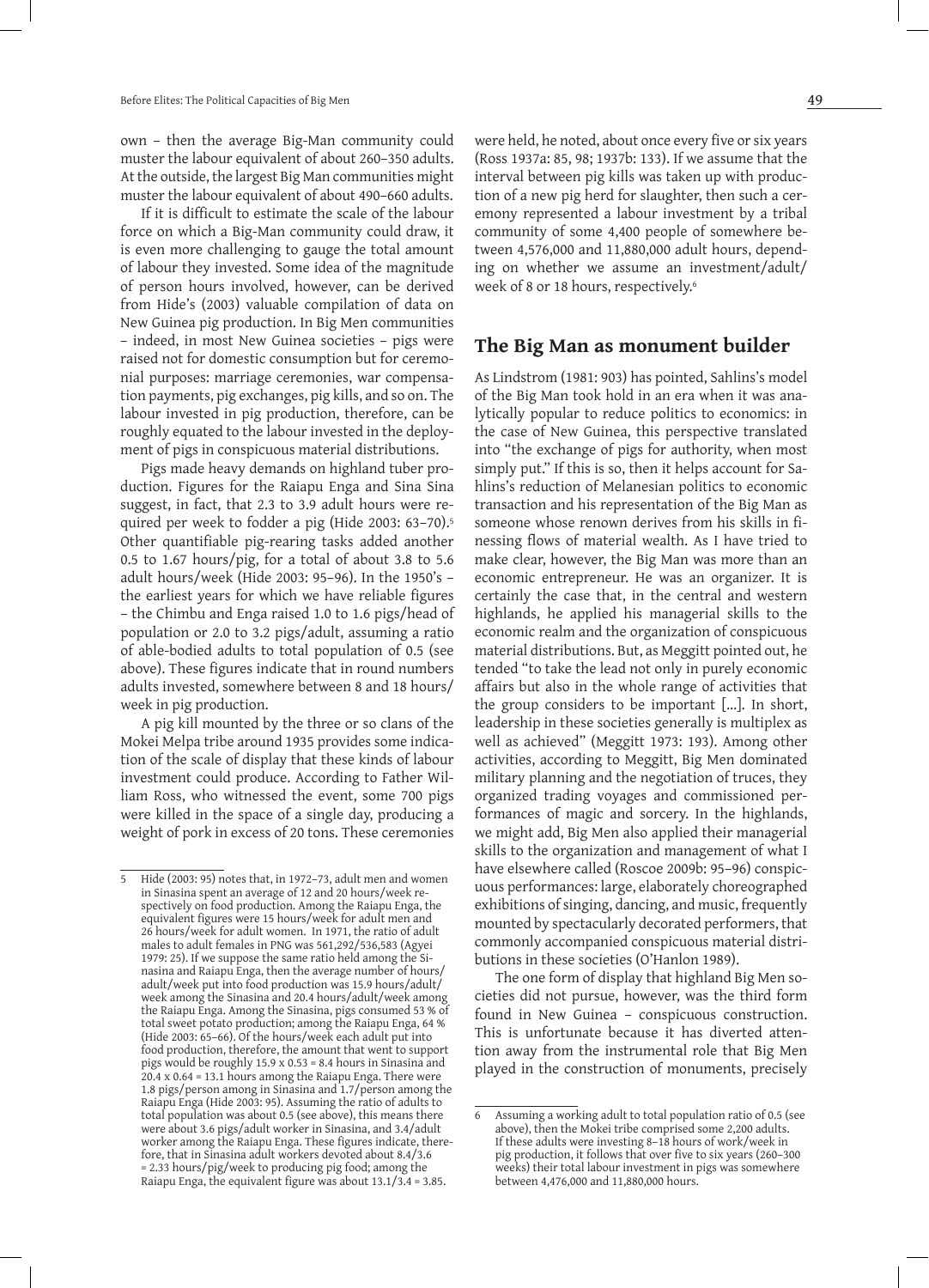| Group                                                | Subsistence                                | Contact<br>density<br>$\frac{1}{\text{km}^2}$ | 2km radius<br>population<br>(density) | LAC<br>Size           |
|------------------------------------------------------|--------------------------------------------|-----------------------------------------------|---------------------------------------|-----------------------|
| Abelam (Eastern)<br>– Wingei<br>- Bengaragum/Sagisak | Horticulture, sago planting<br>Pig-rearing | 28.6<br>13.5                                  | 914(72.7)<br>724 (57.6)               | Village<br>231<br>295 |
| Arapesh (Ilahita)                                    | Horticulture, sago planting<br>Pig-rearing | 44.2                                          | 1292 (102.8)                          | Village<br>1292       |
| Abelam (Central)                                     | Horticulture, sago planting<br>Pig-rearing | 61.5                                          | 814 (64.8)                            | Village<br>348        |
| Abelam (North Wosera)                                | Agriculture, sago planting<br>Pig-rearing  | 64.6                                          | 890 (70.8)                            | Village<br>246        |
| Boiken (Yangoru)                                     | Horticulture, sago planting<br>Pig-rearing | 73.3                                          | 646 (51.4)                            | Village<br>152        |

*Table 2: The Big Men communities of the Maprik region, Sepik Basin.*

Notes:

As for Table 1.

Sources:

Subsistence: Abelam (Central) – Kaberry 1941/42: 81, 83; 1973: 40; Maprik census registers; Abelam (Eastern) – Forge 1970b: 269–270; Maprik and Yangoru census registers; Abelam (North Wosera) – Lea 1965: 197–205; Maprik census registers; Schroeder 1992: 68–69; Arapesh (Ilahita) – Tuzin 1976: 7; Maprik census registers; Boiken (Yangoru) – Roscoe n. d. b; Yangoru census registers.

the kind of conspicuous display most likely to survive in the archaeological record. Monument building was widespread in New Guinea, but it was found in the lowlands rather than the highlands, reaching its grandest scale along the coast and estuaries of the Papuan Gulf, the Middle and Lower Sepik River, and the Maprik area of the Sepik Basin. These are areas seldom associated with Big Men, and yet on closer examination we find leaders whose managerial skills and prominent role in organizing the collective activities of their local communities were similar in every respect to highland Big Men save for the particular range of collective activities involved.

Consider, for example, the Maprik region of the Sepik Basin, running from Yangoru in the east to Ilahita in the west. Unlike highland Big Men societies, the Boiken, Abelam, and Arapesh peoples of this region were horticulturalists rather than agriculturalists. Nonetheless, their subsistence regimes supported population densities that rivaled those of the central and western highlands (tab. 2). As we might expect under these demographic regimes, the leaders of these communities boasted the same suite of managerial skills associated with the Big Man. They were noted for their generosity, their ability to speak eloquently and to mediate conflict, their "cool and calculating disposition", and their capacities as "social entrepreneurs" or organizers.7 They were men, in Forge's (1970a: 271) words, possessed of "a broader vision and a better understanding of the political system than the ordinary villager," and it was they who led "in the formulation of public policy governing secular matters" and who loudly took "the fore in

mobilizing factions at times of crisis or opportunity" (Tuzin 1991).

As in the highlands, Maprik leaders were instrumental in managing the economic production of their communities: they transacted shell valuables and organized the production and competitive presentation of commodities such as pigs, giant yams, and other foods (e. g. Roscoe 1989; Kaberry 1941: 356; Tuzin 1976: 244–248). They were also noted for their "knowledge of ceremonial" (Forge 1970: 270) and for their sponsorship and organization of performances of song and dance that attended these ceremonies (Roscoe n. d. b). In contrast to their highland counterparts, however, these Big Men were also instrumental in the competitive construction of enormous spirit houses that characterized much of the Maprik region.

These spirit houses were large tetrahedral structures that showcased enormous triangular façades that were cantilevred, richly painted, and elaborately adorned with plastic art (e. g. Hauser-Schäublin 1989: 487–522; Roscoe 1995; Tuzin 1980). A typical structure near Maprik station was about 100 feet high and 30 feet across its base, the painted façade beginning 20 feet above the ground. "Then there was a row of round, carved and brightly painted wooden faces right across. Above that, and all the way to the peak, were flat sewntogether sheets of smooth sago-palm bark, and these were painted in the way that makes the native art of the Sepik region the most dramatic and dynamic in the whole South Seas" (Simpson 1955: 35).

Construction of these structures demanded an enormous investment of labor, a complex organization of tasks, and a developed architectural knowledge and expertise. Rough estimates suggest that their construction involved somewhere between 3,500 and 10,000 person days of work, not counting

<sup>7</sup> Forge 1970a: 270–271; Kaberry 1941/42: 355; Roscoe n. d. b; Scaglion 1985: 81; Schroeder 1992: 94–95; Tuzin 1978: 62.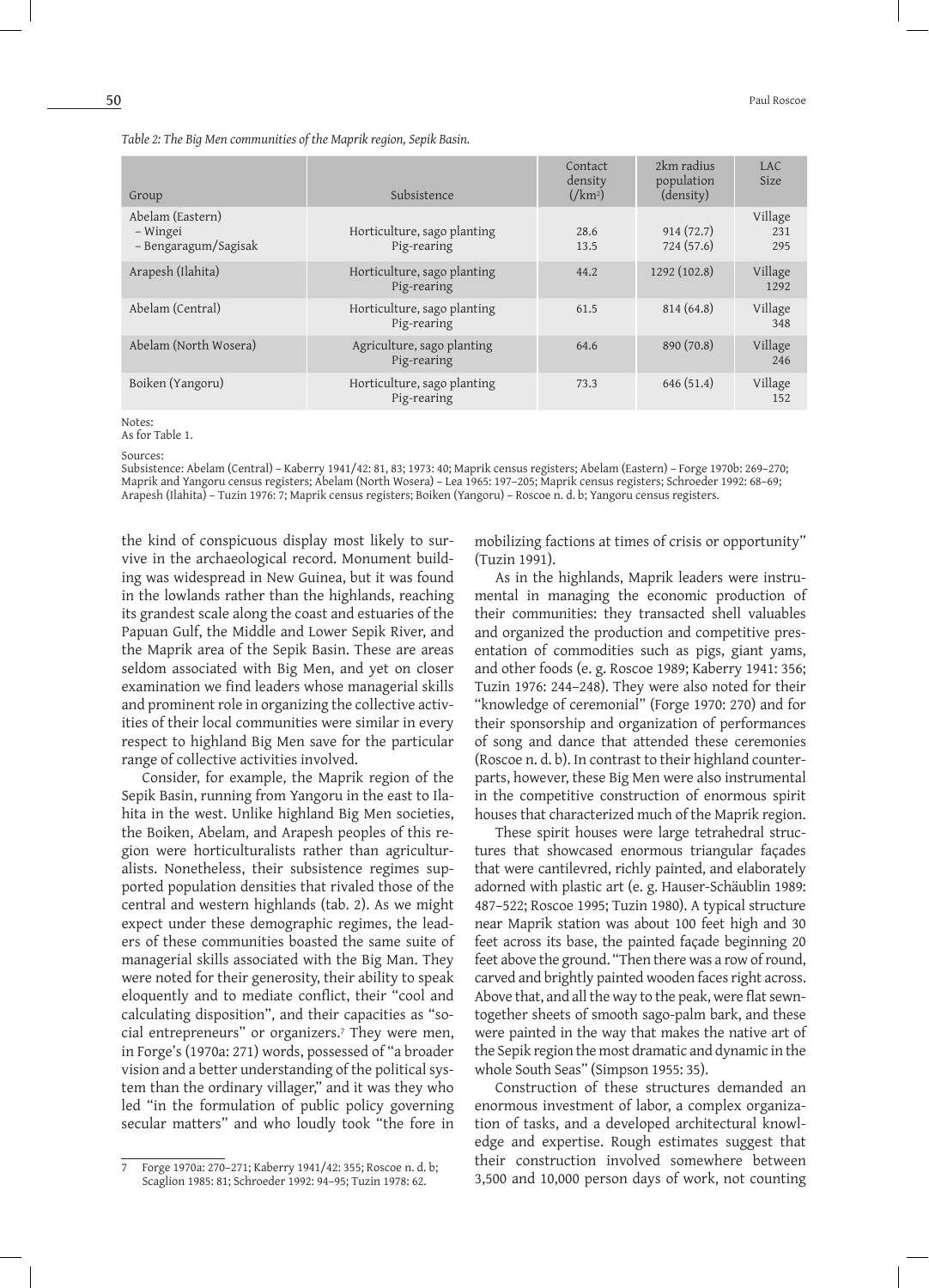the labor invested in the numerous, free-standing masks and carvings that adorned their interiors and exteriors (Hauser-Schäublin 2002: pers. com.; Tuzin 1980: 166, fn. 45).<sup>8</sup> What evidence we have indicates that a Northern Abelam village with 520 people would have six to eight cult houses at any one time, representing a total labour investment of somewhere between 168,000 and 800,000 hours. Order-of-magnitude calculations suggest that this investment corresponds to about 0.8–5.9 hours/week by each adult worker.<sup>9</sup> This figure is less than the 8-18 hours of labour invested per week in pig production by the average adult Mokei worker (see earlier), but it should be noted that, among the Northern Abelam, communal modes of display were more diverse than in the central highlands. In addition to cult house construction, the Northern Abelam also produced a wealth of freestanding artwork to adorn these structures, along with pigs and long yams for ceremonial exchange. It is impossible to estimate the labour involved in these further activities, but, if they could be taken into account, it is plausible that an Abelam adult's labour investment in ceremonial activities would approximate a highland adult's investment in pig production, the main ceremonial activity there.

Like highland pig festivals, these spirit houses were a means by which a Big Man could "show a standing above the masses." In the Maprik region, artistic ability was a common distinguishing attribute of leadership (Forge 1970a: 270; Tuzin 1978: 62), but these structures were important in the emergence of a Big Man because they demonstrated his managerial skills in organizing their construction, which depended on a relatively complex organization of labor. It was necessary to synchronize the sequential arrival of many different types of building material, to manage their incorporation into the structure, and to coordinate the activities of the artistic specialists who painted and carved their façades and ornamentation. The most difficult tasks, the emplacement of the massive ridgepoles and the façades, demanded especially large and well coordinated teams of workers. Finally, a refined knowledge of structural mechanics – of foundationing, support, and cross-bracing – was required to ensure that the structures could withstand the effects of gravity and cross winds. The great cantilevered

façades were a particular engineering triumph for the ingenious manner in which their weight was supported on counter-sprung beams hidden beneath the roof (Hauser-Schäublin 1989: 95–147; Tuzin 1980: 116–166).

Like the great material distributions characteristic of the highlands, cult house construction permitted leaders and followers objectively to demonstrate their "strength", their capacity to get things done. With their peaks towering among the tree tops, the sheer size and quantity of materials they embodied were an incontrovertible demonstration of the labour the sponsoring group could muster and of their capacity to function as a group. Simultaneously, they objectified in a concrete and comparative form the managerial capacity of the leaders who inspired and organized their construction (Kaberry 1941/42: 355; Roscoe 1995: 6–7; Tuzin 1991). "The names of men who built them were greatly raised," one old Yangoru Boiken man told me. "Whoever did not make them, their names were not elevated" (Roscoe 1995: 7).

### **Conclusion**

In the absence of elites and elite control, social systems can take many forms. Big Man society is one such form, and in this chapter I have attempted to make three points that may be of use to Old World archaeologists. First, the Big Man is foremost a manager, an organizational entrepreneur, and only secondarily a transactor of material goods. Second, under the uncircumscribed conditions that obtained in New Guinea, he does not become ethnographically visible until crude population densities rise above 30/sq km or so. The maximum crude densities under which he is known to have operated were around 110 people/ sq km, at which point elements of *de facto* ascription may be apparent in his rise to prominence. Given the uncircumscribed status of most European prehistoric environments, Big Man systems are thus plausible analogical candidates for political society wherever similar demographic regimes prevailed in the Neolithic and metal ages.

Third, I have attempted to estimate the capacity of Big-Man communities to mobilize collective labour for certain types of political task. In contrast to Sahlins's assertion that a contradiction existed between the Big Man and his followers, major collective projects such as material distributions, performances of singing and dancing, and monument building involved them in a symbiotic relationship based on their common interests in communicating fighting capacity to other individuals and groups. It is a graphic instance of Kienlin's suggestion (this volume) that there are subtle forms of power that build up from "below", often with a much stronger impact on the individual's life than "political" authority. It also documents Kienlin's further assertion that

<sup>8</sup> These may be under-estimates. On the Sepik River, Ruff et al. (1981: 30–32) estimated that it would require about 30,000 person days to replace a Iatmul cult house in Kanganam village that was destroyed in a 1980 earthquake.

<sup>9</sup> Prior to World War 2, Neligum, a village of about 550 residents, and Kalabu, a village of about 490 people, had approximately six and eight cult houses at any one time (Kaberry 1971: map 2,48; Scaglion 1976: 70–75). Assuming that a structure required 3,500 to 10,000 person days of labour to construct, that it was replaced every 10–15 years, and that a person day of labour represented between 8 and 10 hours, then the average adult worker in Neligum and Kalabu, with an average population of 520 residents, or 260 working adults, invested between 0.8 and 5.9 hours of labour/week to produce the six to eight cult houses on display in each village.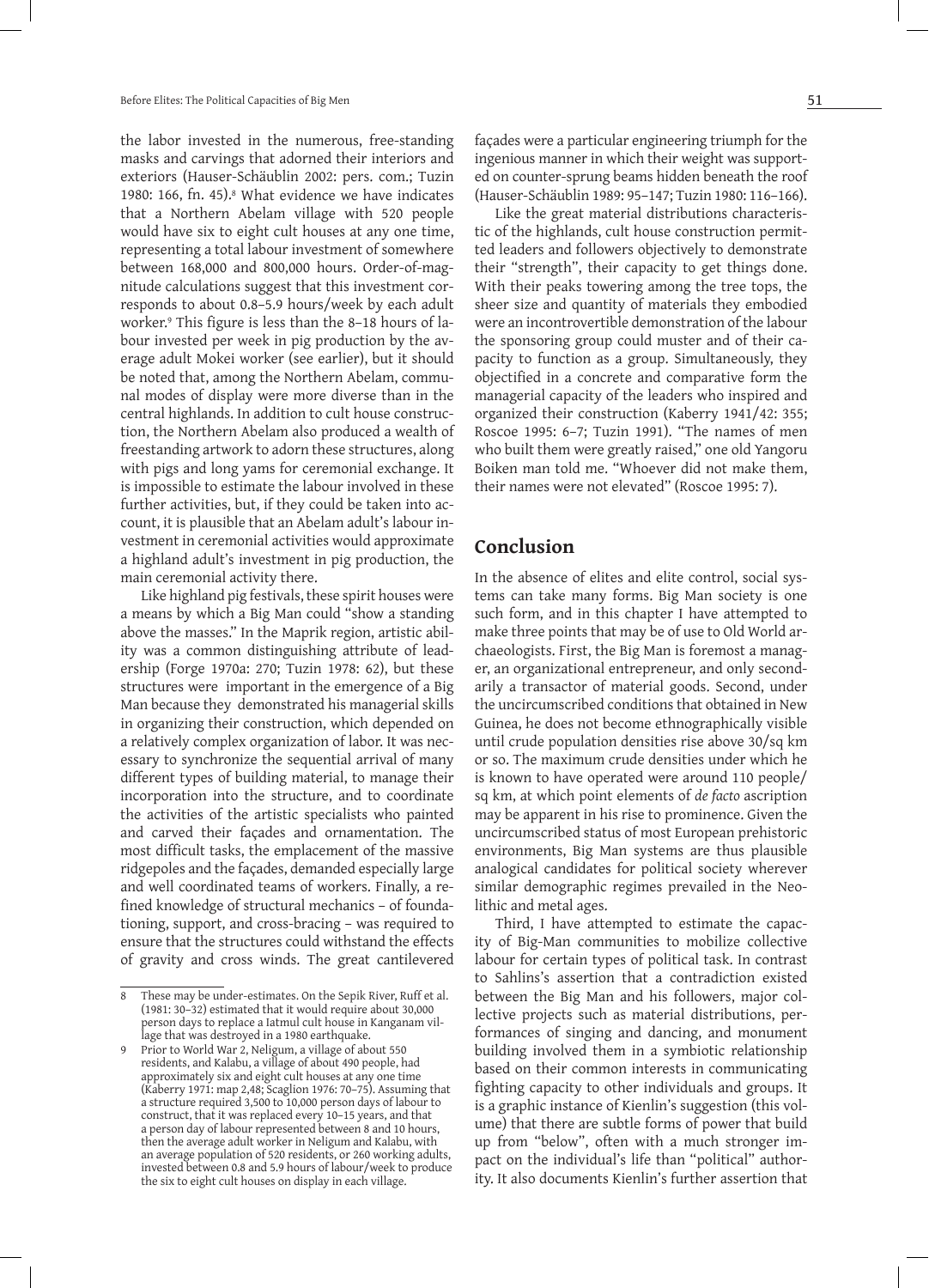small-scale societies are capable of mounting major political undertakings in the absence of elite control. Big Men systems in New Guinea, I find, were capable of mustering labour pools on the order of 260 to 350 adults or their equivalent. And though it is difficult to gauge the total amount of labour they could muster, evidence suggests that such a system could routinely produce collective displays embodying millions of hours of adult labour.

It must be stressed that these projects were of a very specific type: displays capable of reliably signaling both individual and collective fighting capacity. As such, they are potential analogies for the political processes that generated prehistoric enterprises such as fortification and mound building. Fortification had practical implications, of course, for fighting capacity (Roscoe 2008): the more impregnable a community, the more it could endure attack, and hence the stronger its fighting capacity. Because these properties would be apparent to observers, though, fortification also served to communicate this capacity. Moundbuilding had few if any practical implications for fighting capacity, but by demonstrating in indexical form a community's capacity to mobilize large-scale labour and focus it on a single, collective purpose, it was a reliable signal of critical elements of that community's fighting capacity (Roscoe 2009b: 96, 98).

The aspects of Big Man society that I have examined here do not, of course, exhaust the relevancies that Big Man society may have for European prehistory. There may also be signatures that speak to the personal power of Big Men rather than to their capacity to mobilize labour for collective goals. Big Men, it will be recalled, commanded a personal retinue of wives, dependents, and refugees greater than that of ordinary men. Modest though this retinue perhaps was, its European counterparts may still have left archaeological signatures. By virtue of its greater size and the labour pool it represented, for example, the scale of a Big Man's retinue was likely manifest in homesteads that were larger than the average. Where personal decoration was concerned, moreover, the New Guinea equivalent of metal working was an exquisite artistry based on shell, feathers, and basketwork, and Big Men appear to have possessed more elaborate and intricate versions of these adornments than ordinary men. Finally, further research is merited to see whether the differential treatment of Big Men in mortuary rites can be used to distinguish their presence from that of elites in the archaeological record.

### **References**

Agyei 1979

W. K. A. Agyei, Methods of Fertility Estimation. In: R. Skeldon (ed.), The Demography of Papua New Guinea. Boroko: Institute of Applied Social and Economic Research 1979, 21–32.

Allen 1984

M. R. Allen, Elders, Chiefs, and Big Men. American Ethnologist 11, 1984, 20–41.

Becroft et al. 1969

T. C. Becroft/J. M. Stanhope/P. M. Burchett, Mortality and Population Trends among the Kyaka Enga, Baiyer Valley. Papua and New Guinea Medical Journal 12, 1969, 48–55. Bergmann 1971

W. Bergmann, The Kamanuku (The Culture of the Chimbu Tribes), 4 vols. Harrisville: W. Bergmann 1971.

Bloemers 1986

T. Bloemers, A Cart Burial from a Small Middle Iron Age Cemetery in Nijmegen. In: M. A. van Bakel/R. R. Hagesteijn/P. van der Velde (eds.), Private Politics. Leiden: E. J. Brill 1986, 76–95.

P. I. Bogucki, Forest Farmers and Stockherders. Cambridge: Cambridge University Press 1988.

Brookfield/Brown 1963

 H. C. Brookfield/P. Brown, Struggle for Land. Melbourne: Oxford University Press, Melbourne 1963.

Brown/Brookfield 1959

 P. Brown/H. C. Brookfield, Chimbu land and society. Oceania 30, 1959, 1–75.

Brumbaugh 1980

R. C. Brumbaugh, A Secret Cult in the West Sepik Highlands. Ph.D. Dissertation. Stony Brook: State University of New York at Stony Brook 1980.

Bulmer 1960

R. N. H. Bulmer, Leadership and Social Structure Among the Kyaka People of the Western Highlands District of New Guinea. Ph.D. thesis. Canberra: Australian National University 1960.

Burridge 1975

K. O. L. Burridge, The melanesian manager. In: J. M. Beattie/R. G. Lienhardt (eds.), Studies in Social Anthropology. Oxford: Oxford University Press 1975, 86–104.

Burton 1988a

J. Burton, Local Group Structures and Territories: Hagen Census Division. Port Moresby: Department of Anthropology and Sociology, University of Papua New Guinea 1988.

Burton 1988b

J. Burton, Local Group Structures and Territories: North Wahgi Census Division. Port Moresby: Department of Anthropology and Sociology, University of Papua New Guinea 1988.

Burton 1988bc

J. Burton, Local Group Structures and Territories: South Wahgi Census Division. Port Moresby: Department of Anthropology and Sociology, University of Papua New Guinea 1988.

Chowning 1979

 A. Chowning, Leadership in Melanesia. Journal of Pacific History 14, 1979, 66–84.

C. Criper, The Politics of Exchange. Ph.D. Dissertation. Canberra: Australian National University 1967.

Depew 1986

R.C. Depew, The Aekyom: Kinship, Marriage and Descent on the Upper Fly River, Papua New Guinea. Ph.D. Dissertation. Edinburgh: University of Edinburgh.

Feachem 1974

R. Feachem, The Raiapu Enga of the New Guinea highlands. Asian & Pacific Quarterly of Cultural and Social Affairs 6(3), 1974, 9–24.

Feil 1987

D. K. Feil, The Evolution of Highland Papua New Guinea Societies. Cambridge: Cambridge University Press 1987. Feldpausch/Feldpausch 1988

T. Feldpausch/B. Feldpausch, Namie Background Study. Ukarumpa: Summer Institute of Linguistics 1988.

Bogucki 1988

Criper 1967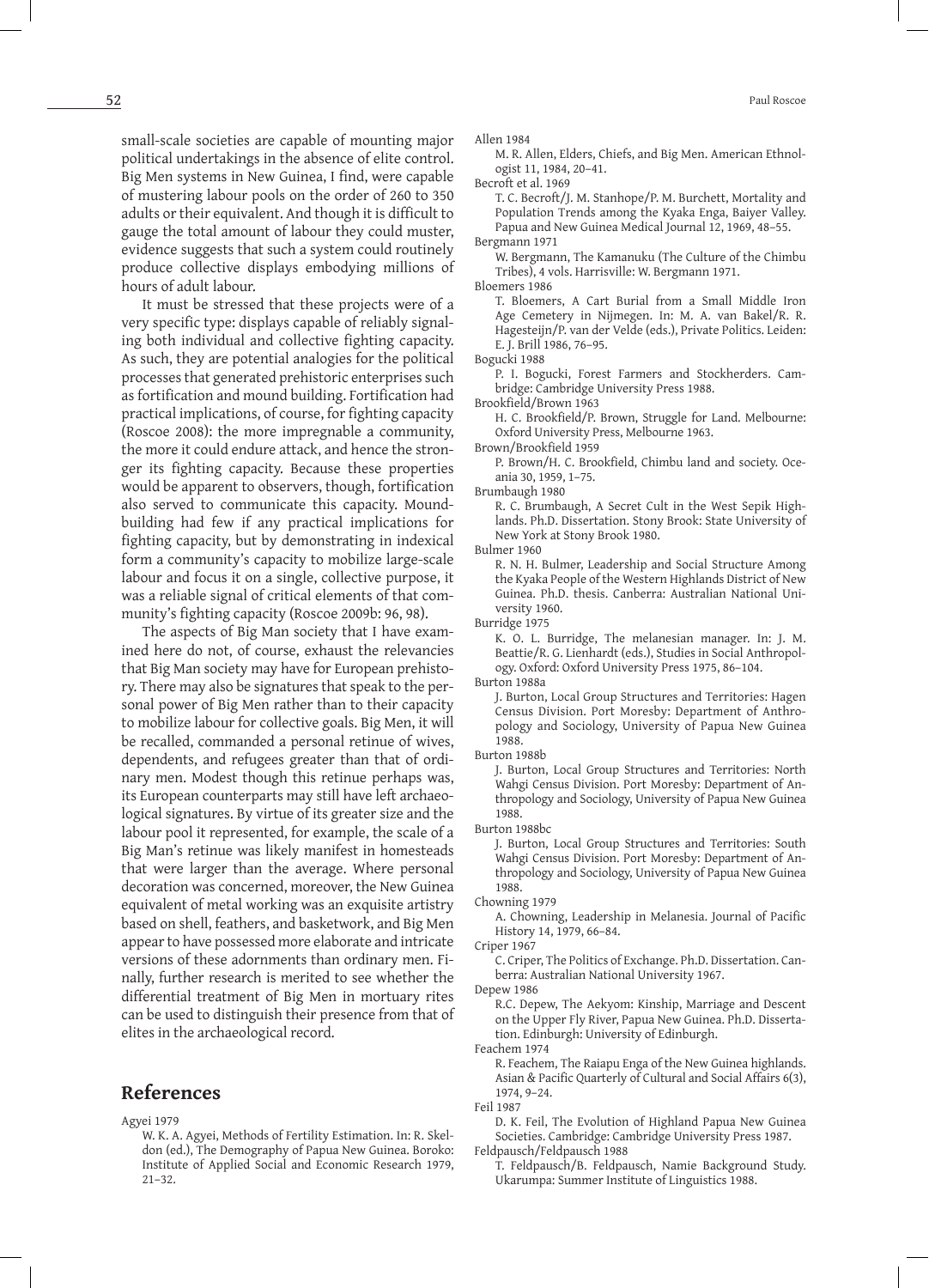Before Elites: The Political Capacities of Big Men  $53$ 

Flanagan 1983

J. G. Flanagan, Wovan Social Organization. Ph.D. Dissertation. Philadelphia: University of Pennsylvania 1983.

Forge 1970a

 A. Forge, Prestige, Influence, and Sorcery. In: M. Douglas (ed.), Witchcraft Confessions and Accusations. London: Tavistock 1970, 257–275.

Forge 1970b

A. Forge, Learning to See in New Guinea. In: P. Mayer (ed.), Socialization: The Approach from Social Anthropology. London: Tavistock 1970, 269–291.

Fountain 1966

O. C. Fountain, Wulukum: Land, Livelihood and Change in a New Guinea Village. M.A. thesis. Wellington: Victoria University of Wellington 1966.

Gell 1975

A. Gell, Metamorphosis of the Cassowaries. London: Athlone Press 1975.

Glasse/Lindenbaum 1973

R. M. Glasse/S. Lindenbaum, South Fore politics. In: R. M. Berndt/P. Lawrence (eds.), Politics in New Guinea*.* Seattle: University of Washington Press 1973, 362–380.

Godelier 1986

M. Godelier, The Making of Great Men. Cambridge: Cambridge University Press 1986.

GR 3-1956/57

Green River Patrol Report No. 3, 1952/53. Port Moresby: National Archives 1956/57.

Hallpike 1977

C. R. Hallpike, Bloodshed and Vengeance in the Papuan Mountains. Oxford: Oxford University Press 1977.

Hayden 1995

B. Hayden, Pathways to power: Principles for creating socioeconomic inequalities." In T. D. Price/G. M. Feynman (eds.), Foundation of Social Inequality. New York and London: Plenum Press 1995, 105–127.

Hauser-Schäublin 1989

- B. Hauser-Schäublin, Kulthäuser in Nordneuguinea. Abhandlungen und Berichte des Staatlichen Museums für Völkerkunde Dresden 43. Berlin: Akademie-Verlag 1989. Hawkes 1978
- K. Hawkes, Big-men in Binumarien. Oceania 48, 1978, 161– 187.

Hide 2003

R. Hide, Pig Husbandry in New Guinea. Canberra: Australian Centre for International Agricultural Research 2003. Jackson 1975

G. Jackson, The Kopon. Ph.D. Dissertation. Auckland: University of Auckland 1975.

Jorgensen 1981a

D. Jorgensen, Order or disorder in Melanesian religions? Man (N.S.) 16, 1981, 470–472.

Jorgensen 1981b

D. Jorgensen, Taro and Arrows. Ph.D. Dissertation. Vancouver: University of British Columbia 1981.

Juillerat 1996

B. Juillerat, Children of the Blood. Oxford: Berg 1996.

Kaberry 1941

P. M. Kaberry, The Abelam Tribe, Sepik District, New Guinea. Oceania 11, 1941, 233–258, 345–367.

Kaberry 1941/42

P. M. Kaberry, Law and political organization in the Abelam tribe, New Guinea. Oceania 12, 1941/42, 79–95, 209–225, 331–363.

Kaberry 1971

P. Kaberry, Political Organization among the Northern Abelam. In: R. M. Berndt/P. Lawrence (eds.), Politics in New Guinea*.* Seattle: University of Washington Press 1971, 35–73.

Kelly 1977

R. C. Kelly, Etoro Social Structure. Ann Arbor: University of Michigan Press 1977.

Kelly 1993

R. C. Kelly, Constructing Inequality. Ann Arbor: University of Michigan Press 1993.

Knauft 1985

B. M. Knauft, Good Company and Violence. Berkeley: University of California Press 1985.

KTU 4-1947/48

Kainantu Patrol Report No.4, 1947/48. Port Moresby: National Archives 1947/48.

Lawrence 1973

- P. Lawrence, Introduction. In: R. M. Berndt/P. Lawrence (eds.), Politics in New Guinea*.* Seattle: University of Washington Press 1973, 1–34.
- Lea 1965

 D. A. M. Lea, The Abelam. Pacific Viewpoint 6, 1965, 191–214. Lederman 1990

R. Lederman, Big men, large and small? Ethnology 29, 1990,  $3 - 15.$ 

Lewis 1975

G. Lewis, Knowledge of Illness in a Sepik Society. London: Athlone Press 1975.

Lindstrom 1981

L. Lindstrom, "Big man": A short terminological history. American Anthropologist 83, 1981, 900–905.

Lohman 2000

R. I. Lohmann, Cultural Reception in the Contact and Conversion History of the Asabano of Papua New Guinea. Ph.D. Dissertation. Madison: University of Wisconsin-Madison 2000.

Meggitt 1965

M. J. Meggitt, The Lineage System of the Mae-Enga of New Guinea. Edinburgh: Oliver & Boyd 1965.

Meggitt 1973

M. J. Meggitt, The pattern of leadership among the Mae-Enga of New Guinea. In: R. M. Berndt/P. Lawrence (eds.), Politics in New Guinea*.* Seattle: University of Washington Press 1973, 191–206.

Milisauskas 1978

S. Milisauskas, European Prehistory. New York: New York Academic Press 1978.

Milisauskas 2002

S. Milisauskas, Early Neolithic, First Farmers in Europe, 7000–5500/5000 BC. In: S. Milisauskas (ed.), European Prehistory. New York: Kluwer Academic/Plenum 2002, 143–192. Mitchell 1975

W. E. Mitchell, Culturally Contrasting Therapeutic Systems of the West Sepik. In: T. R. Williams (ed.), Psychological Anthropology. The Hague: Mouton 1975, 409–439.

Mitchell 1977

W. E. Mitchell, Sorcellerie chamanique: "sanguma" chez les Lujere du cours supérieur de Sépik. Journal de la Société des Océanistes 56/57, 1977, 179–189.

Mitchell 1978

W. Mitchell, On keeping equal. Anthropological Quarterly 51, 1978, 5–15.

MNJ 1952

Minj Patrol Report No.2, 1952/53. Port Moresby: National Archives.

O'Hanlon 1989

M. O'Hanlon, Reading the Skin. London: British Museum 1989.

OKS 1-70/71

Oksapmin Patrol Report No.1, 1970/71. Port Moresby: National Archives 1970/71.

Oosterwal 1963

G. Oosterwal, Die Papua. Stuttgart: Kohlhammer 1963.

Philsooph 1980 H. A. Philsooph, A Study of a West Sepik People, New Guinea. Ph.D. dissertation. Edinburgh: University of Edinburgh 1980. Powell et al. 1975

J. M. Powell/A. Kulunga/R. Moge/C. Pono/F. Zimike/J. Golson, Agricultural Traditions of the Mount Hagen Area. Port